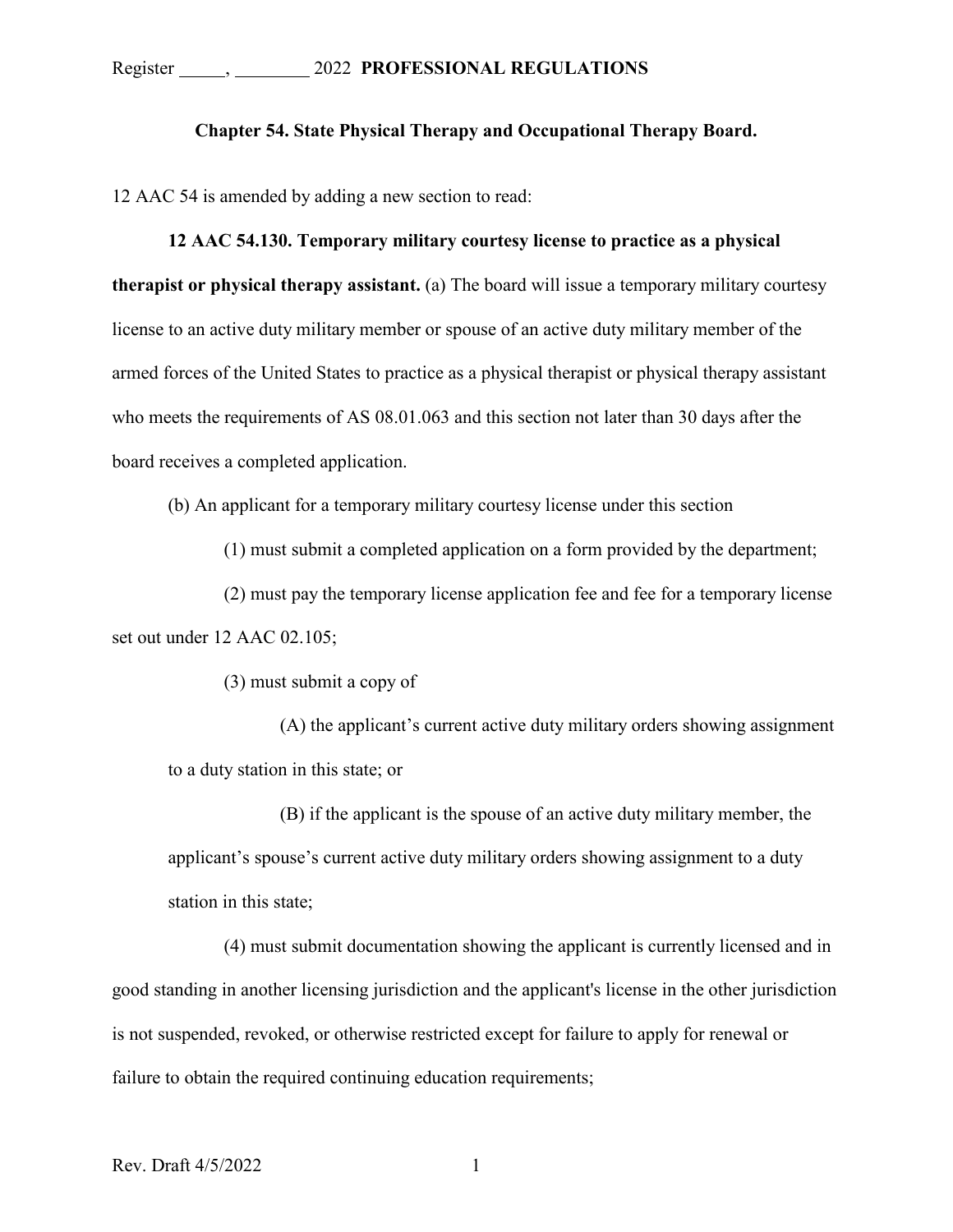(5) must demonstrate that the jurisdiction of current licensure required a passing score on the examination in 12 AAC 54.030(a)(5) as a condition of licensure; and

(6) may not have been convicted of a crime that affects the applicant's ability to practice physical therapist or physical therapy assistant competently and safely, as determined by the board.

(c) A temporary military courtesy license issued to an active duty military member or spouse of an active duty military member under this section will be issued for a period of 180 days and may be renewed for one additional 180-day period, at the discretion of the board.

(d) While practicing under a temporary military courtesy license issued under this section, the holder of the temporary military courtesy license must comply with the standards of practice set out in AS 08.84 and this chapter.

(e) The board may refuse to issue a temporary military courtesy license for the same reasons that it may deny, suspend, or revoke a license under AS 08.84.120. (Eff.

 $\frac{1}{2}$   $\frac{1}{2}$ , Register  $\frac{1}{2}$ 

**Authority:** AS 08.01.062 AS 08.01.063 AS 08.84.010

12 AAC 54 is amended by adding a new section to read:

**12 AAC 54.660. Temporary military courtesy license to practice as an occupational therapist or occupational therapy assistant.** (a) The board will issue a temporary military courtesy license to an active duty military member or spouse of an active duty military member of the armed forces of the United States to practice as an occupational therapist or occupational therapy assistant who meets the requirements of AS 08.01.063 and this section not later than 30 days after the board receives a completed application.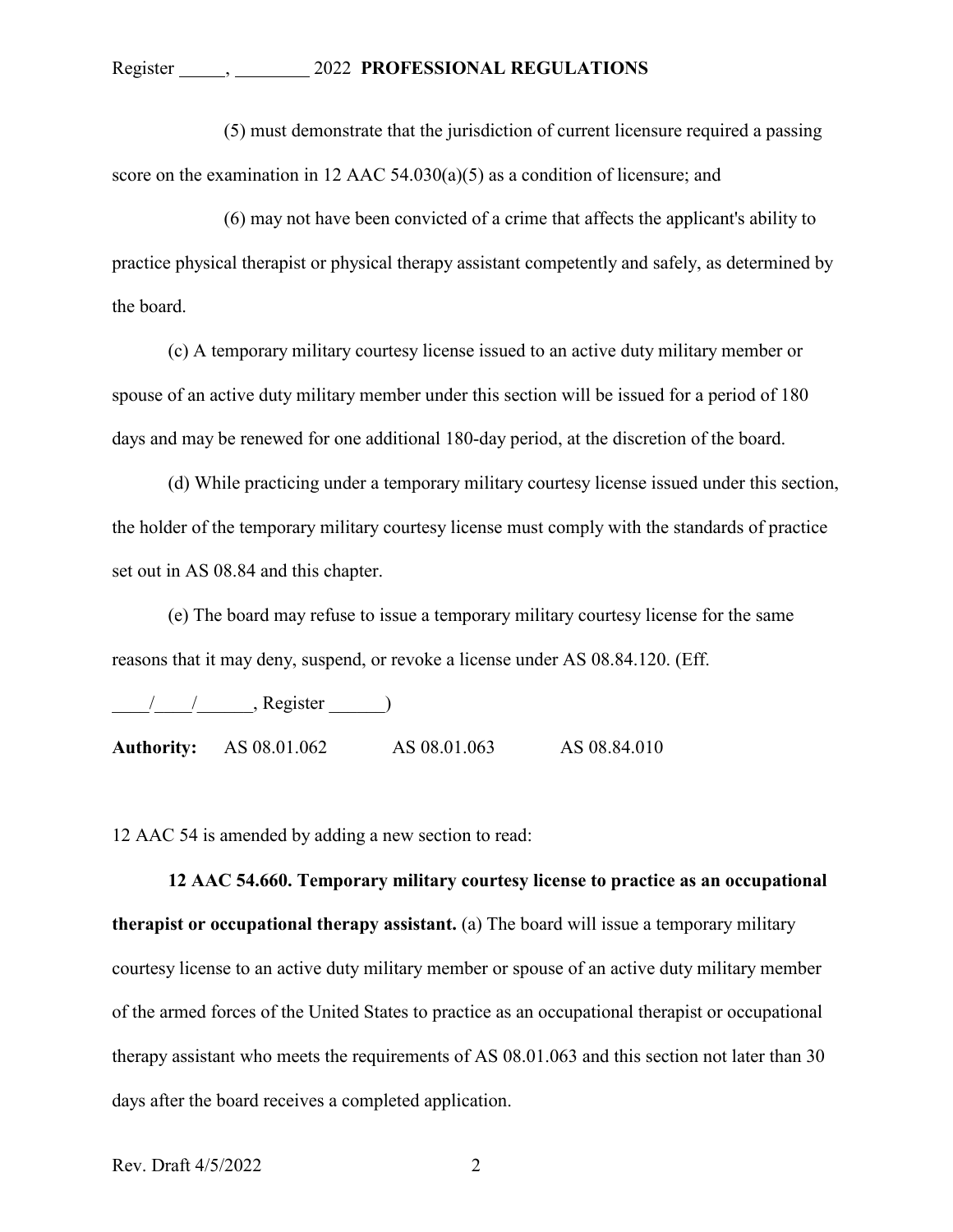(b) An applicant for a temporary military courtesy license under this section

(1) must submit a completed application on a form provided by the department;

(2) must pay the temporary license application fee and fee for a temporary license set out under 12 AAC 02.105;

(3) must submit a copy of

(A) the applicant's current active duty military orders showing assignment to a duty station in this state; or

(B) if the applicant is the spouse of an active duty military member, the applicant's spouse's current active duty military orders showing assignment to a duty station in this state;

(4) must submit documentation showing the applicant is currently licensed and in good standing in another licensing jurisdiction and the applicant's license in the other jurisdiction is not suspended, revoked, or otherwise restricted except for failure to apply for renewal or failure to obtain the required continuing education requirements;

(5) must demonstrate that the jurisdiction of current licensure required a passing score on the NBCOT examination as a condition of licensure; and

(6) may not have been convicted of a crime that affects the applicant's ability to practice occupational therapist or occupational therapy assistant competently and safely, as determined by the board.

(c) A temporary military courtesy license issued to an active duty military member or spouse of an active duty military member under this section will be issued for a period of 180 days and may be renewed for one additional 180-day period, at the discretion of the board.

(d) While practicing under a temporary military courtesy license issued under this section,